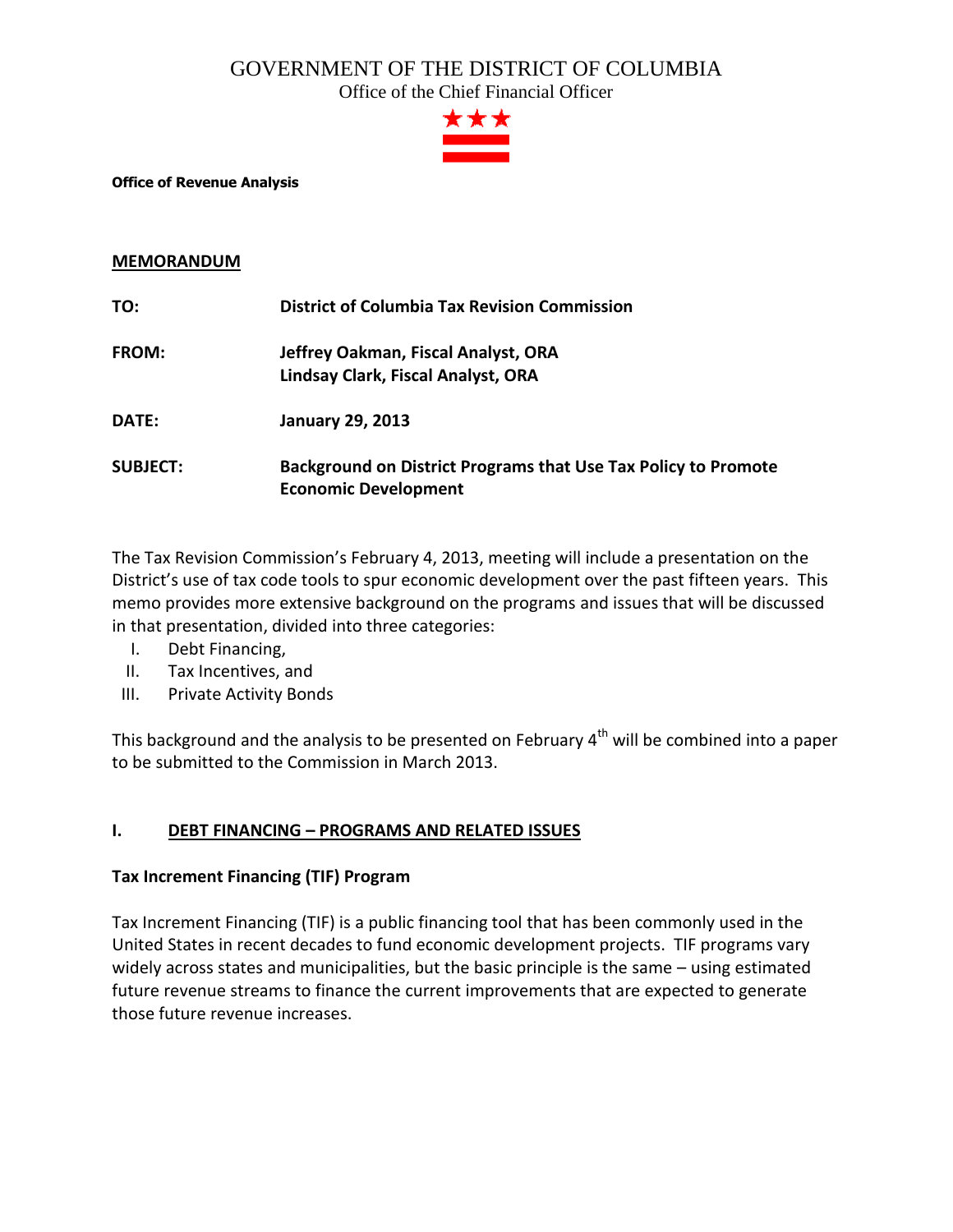The District first established its TIF Program with the *Tax Increment Financing Authorization Act*  of 1998 (as amended, the "TIF Act").<sup>1</sup> The TIF Act authorizes the District to designate a development project as a TIF Area and to issue tax increment bonds or notes ('TIF bonds") to pay a portion of the costs of the project in the TIF Area. The debt service on the TIF bonds is paid from the incremental increase in the dedicated real property and sales tax revenues generated from the project TIF Area. TIF bonds by law are not general obligation debt of the District, and do not carry a pledge of the taxing power or the full faith and credit of the District. However, they do count against the District's debt ceiling, as discussed further below.

The District's TIF program is geographically limited. Originally, TIFs were allowed in sections of the District defined by the TIF Act as "priority development areas."<sup>2</sup> The *Retail Incentive Act of 2004* expanded the TIF program to include "Retail TIF bonds" that can fund a portion of the costs of retail development projects in certain designated "Retail Priority Areas," and it defined the Downtown Retail Priority Area for TIF use.<sup>3</sup> Subsidies of up to \$5 million per project have been provided to defray the cost of tenant improvements for several apparel shops and entertainment destinations in the Downtown Retail Priority Area. Subsequent Council bills, most notably the *Great Streets Neighborhood Retail Priority Areas Approval Resolution of 2007*, have defined Retail Priority Areas in neighborhood commercial centers outside downtown DC and authorized bond amounts specific to each.<sup>4</sup> In some cases the District has pledged some of the incremental tax revenues from the Downtown TIF Area as additional security for some TIF bonds for the purposes of credit enhancement, but Downtown TIF Area incremental tax revenues are not set aside from the General Fund for this purpose, and TIFs cannot be approved unless the expected incremental revenue from the TIF Area for the project is sufficient to cover the debt service. The map in Appendix A shows the areas of the District where TIF can be used.

The project-specific orientation of the District's TIF program makes it unusual among TIF programs in the United States. Under the District's program, the TIF Area is generally the footprint of the property to be developed, so the TIF bonds are paid from the additional revenues the District would realize as a direct result of the development. TIF bond proceeds are used to pay project costs including, but not limited to, land acquisition and preparation costs, costs of constructing buildings and infrastructure, soft costs such as architecture and engineering, and financing costs. In many other cities, TIF has been used more commonly to fund public infrastructure improvements that allow certain areas of a city to develop. In such programs, a much larger TIF area is drawn, and TIF bonds finance improvements such as public transit, roadways, or utility lines that are considered necessary up-front investments to induce development in the TIF area. In turn, the incremental revenues from all properties within the TIF area, which presumably will be increasing as property values rise with development, are set aside to pay bond debt service. One result of the District program's project-specific orientation

<sup>&</sup>lt;sup>1</sup> Effective April 27, 1999 (D.C. Law 12-143; D.C. Official Code §2-1217.02(b)).  $2$  Defined on Page 4 of the TIF Act, available at

[http://dcclims1.dccouncil.us/images/00001/CP12/089895587\\_1.PDF.](http://dcclims1.dccouncil.us/images/00001/CP12/089895587_1.PDF)

 $^3$  Effective September 8, 2004 (D.C. Law 15-185; D.C. Official Code § 2-1217.71(5)).

<sup>4</sup> Effective July 10, 2007 (Res. 17-257; 54 DCR 7194).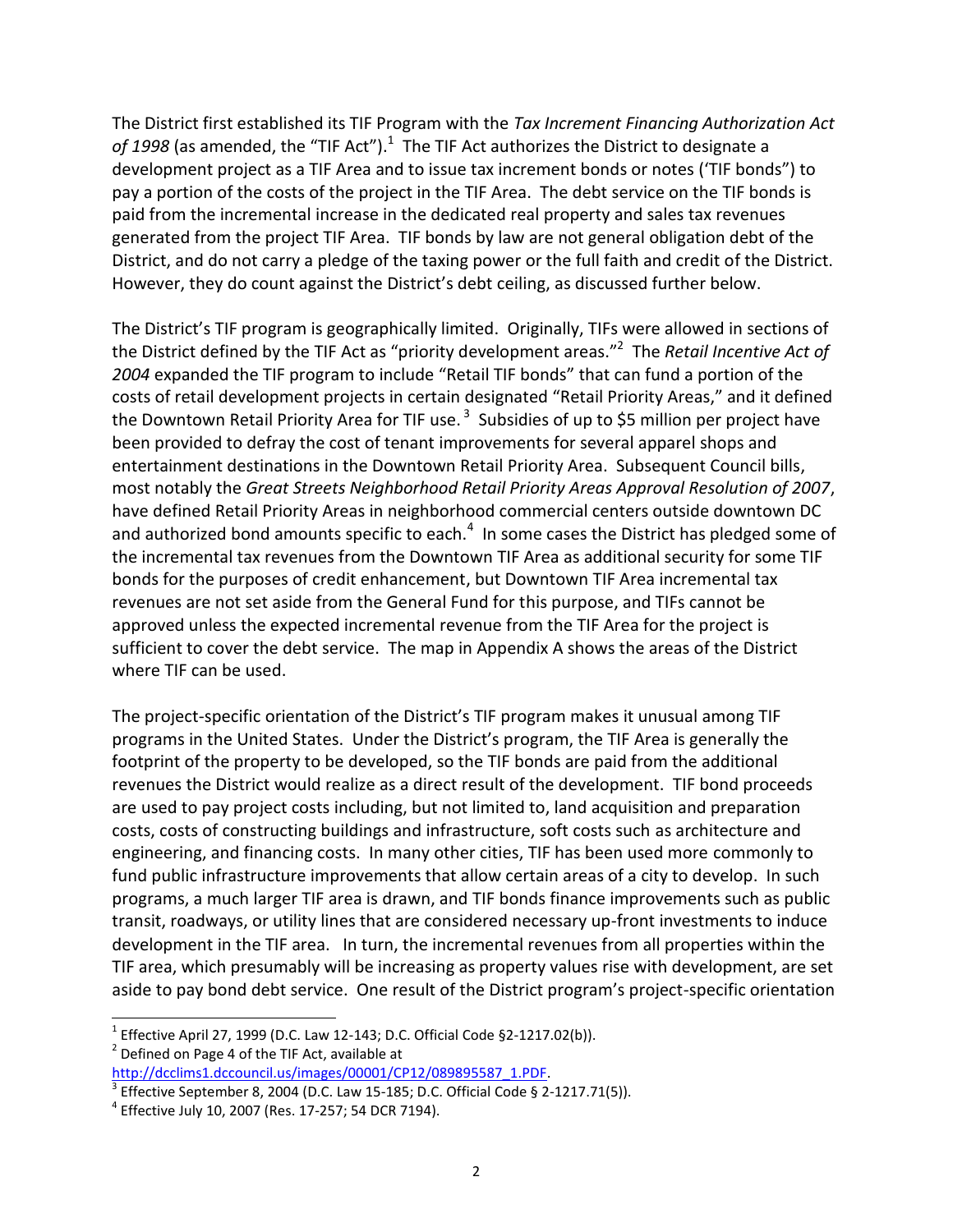is that if a TIF project has a beneficial effect on the property values of neighboring properties, the incremental increases in tax revenue on those properties go to the District's General Fund, not to pay off the TIF bonds. In theory, then, TIF investments in the District may have a more immediate positive impact on District revenues than do TIF investments in municipalities with more traditional programs.

The aggregate of TIF bonds authorized by the TIF Act and Retail TIF bonds is subject to a \$500 million cap, but the District has been able to issue debt in excess of that \$500 million cap by authorizing its most recent TIF bonds through separate project-specific legislation. The most important constraint on further TIF bond authorizations is in fact the District's Debt Ceiling, discussed in detail below, not the TIF bond cap. The following is a list of all TIFs currently authorized in the District.

|                                                                   | <b>Initial Issuance</b> | Outstanding    | Authorization Fiscal Year |               |
|-------------------------------------------------------------------|-------------------------|----------------|---------------------------|---------------|
| <b>Project Name</b>                                               | <b>Amount</b>           | as of 8/1/2012 | Remaining                 | <b>Issued</b> |
| Authorized Under the Tax Increment Financing                      |                         |                |                           |               |
| Authorization Act of 1998 (as amended)                            |                         |                |                           |               |
| Capitol Hill Towers TIF                                           | 10,000,000              | 1,605,523      | $\overline{a}$            | 2007          |
| <b>Embassy Suites Hotel TIF</b>                                   | 11,000,000              |                |                           | 2006          |
| Gallery Place TIF                                                 | 73,650,000              | 52,365,000     | $\overline{\phantom{m}}$  | 2002          |
| International Spy Museum TIF                                      | 6,900,000               |                |                           | 2001          |
| Mandarin Oriental Hotel TIF                                       | 45,990,000              | 21,969,739     | $\overline{a}$            | 2002          |
| NCRC Revenue Bonds (DC USA Garage Project)                        | 46,900,000              | 14,838,747     |                           | 2006          |
| Shakespeare Theatre TIF Note                                      | 10,000,000              |                | $\blacksquare$            | 2006          |
| Waterfront Arts Project TIF Note                                  | 10,000,000              | 11,482,727     | ٠                         | 2009          |
| <b>Subtotal</b>                                                   | 214,440,000             | 102,261,736    |                           |               |
|                                                                   |                         |                |                           |               |
| Authorized Under the Retail Incentive Act of 2004<br>(as amended) |                         |                |                           |               |
| Downtown Retail Priority Area TIF Notes (total)                   | 18,473,210              | 12,580,747     | 6,526,790                 |               |
| H&M                                                               | 2,966,250               |                |                           | 2006          |
| Forever <sub>21</sub>                                             | 4,985,000               | 3,904,713      |                           | 2011          |
| Natl. Crime & Punishment Museum                                   | 3,000,000               | 2,997,883      |                           | 2008          |
| Madame Tussauds                                                   | 1,300,000               | 695,266        |                           | 2008          |
| Zara                                                              | 1,750,000               | 681,627        |                           | 2008          |
| Clydes                                                            | 4,471,960               | 4,301,258      |                           | 2012          |
| Fort Lincoln Retail Priority Area TIF Note (total)                | 10,000,000              | 10,000,000     | $\overline{a}$            |               |
| Fort Lincoln Retail Priority Area TIF                             | 10,000,000              | 10,000,000     |                           | 2012          |
| Great Streets Retail Priority Area TIF Notes (total)              | 5,934,731               | 5,894,541      | 69,065,269                |               |
| Georgia Avenue Retail Project (CVS)                               | 1,934,731               | 1,894,541      |                           | 2010          |
| <b>Howard Theatre</b>                                             | 4,000,000               | 4,000,000      |                           | 2011          |
| <b>Subtotal</b>                                                   | 34,407,941              | 28,475,288     | 75,592,059                |               |
|                                                                   |                         |                |                           |               |
| <b>Authorized Under Other Acts</b>                                |                         |                |                           |               |
| Convention Center Hotel TIF/Revenue Bonds (bonds                  |                         |                |                           |               |
| issued for hotel less refunding portion)                          | 218,000,000             | 218,000,000    |                           | 2011          |
| O Street Market TIF                                               | 38,650,000              | 38,650,000     | 3,000,000                 | 2012          |
| Southwest Waterfront TIF/PILOT                                    |                         |                | 198,000,000               | future        |
| <b>Subtotal</b>                                                   | 256,650,000             | 256,650,000    | 201,000,000               |               |
|                                                                   |                         |                |                           |               |
| <b>Totals</b>                                                     | 505.497.941             | 387,387,024    | 276,592,059               |               |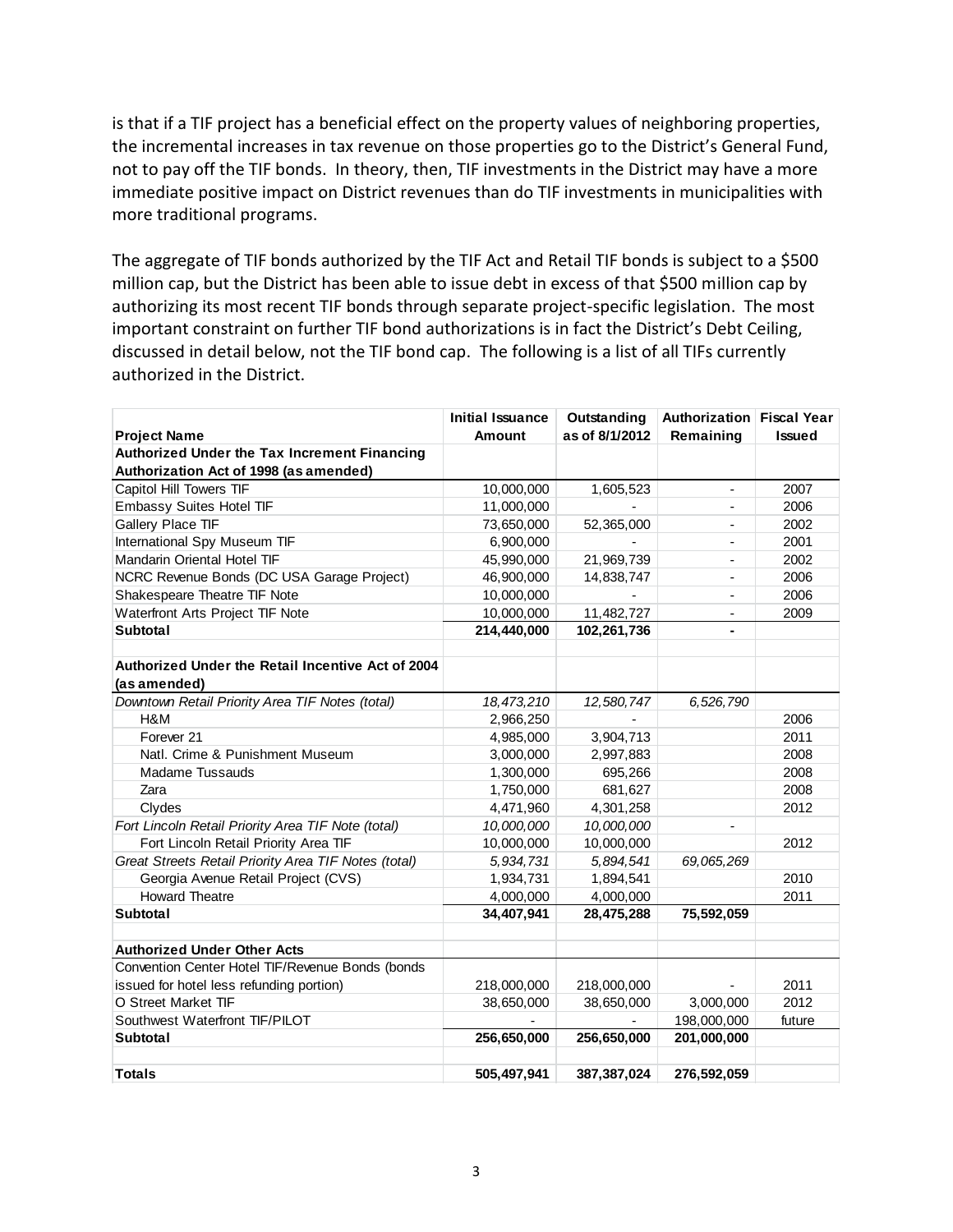#### **Payments in Lieu of Taxes (PILOT) Program**

The District's Payments In Lieu of Taxes (PILOT) program complements and is very similar to its TIF program. The *Payments in Lieu of Taxes Act of 2004* (the "PILOT Act") created the program as a financing mechanism for development projects on land that was previously exempt from real property taxation.<sup>5</sup> Under the PILOT program, if previously tax-exempt land is being transferred to private control for redevelopment, the District may negotiate a PILOT arrangement in which the land remains technically tax-exempt for a period of time, but the new private property owners and/or leasehold owners must pay as a PILOT the equivalent of what the real property tax would be on the property. The District then issues PILOT revenue bonds and notes ("PILOT bonds") to help finance the project costs of the development project. The PILOT payments, like TIF incremental revenues, are used to pay debt service on the PILOT bonds rather than deposited in the District's General Fund. Once the PILOT bonds are paid off, the property begins paying real property tax as a normal privately-owned property. An important difference between PILOT and TIF is that PILOT payments are only the equivalent property tax payments – any increases in sales tax revenue from PILOT projects go to the General Fund, whereas incremental sales tax revenues generated by TIF projects are captured for payment of TIF bonds.

The PILOT Act originally capped the program at \$250 million in authorized issuances. In 2006, the Council amended the PILOT Act to raise the cap to \$500 million (to match the TIF cap) and to require that at least \$200 million of those issuances be for projects located outside the central business district.<sup>6</sup> The PILOT program can be used anywhere in the District, not just in the areas where TIF is active.

The District's PILOT program is something of a misnomer, because it is not a true PILOT program like those that exist in many other American municipalities. In DC, the "payment in lieu of tax" essentially *is* the real property tax payment owed by a newly-taxable property, only it is used to service bonds instead of deposited in the General Fund with other tax payments. In other cities, "payment in lieu of taxes" programs allow the municipality to negotiate payments from universities, nonprofit hospital systems, or other similar institutions that are otherwise tax-exempt. The justification for such programs is typically that these institutions benefit from the infrastructure and services provided by the municipality, so they should make a contribution even if they are exempt from direct taxation. The District's program is much different in that it can apply only in cases where otherwise the property would be subject to real property tax. Moreover, like the District's TIF program, the PILOT program generally finances improvements that directly benefit the project that supports the debt service.

Following is a list of the PILOT bond issuances to date and those authorized but not yet issued:

<sup>&</sup>lt;sup>5</sup> Effective April 5, 2005 (D.C. Law 15-293; D.C. Official Code § 1-308.05).

<sup>6</sup> *PILOT Authorization Increase and Arthur Capper/ Carrollsburg Public Improvements Revenue Bonds Approval Act of 2006*, effective March 8, 2007 (D.C. Law 16-244; D.C. Official Code § 1-308.05).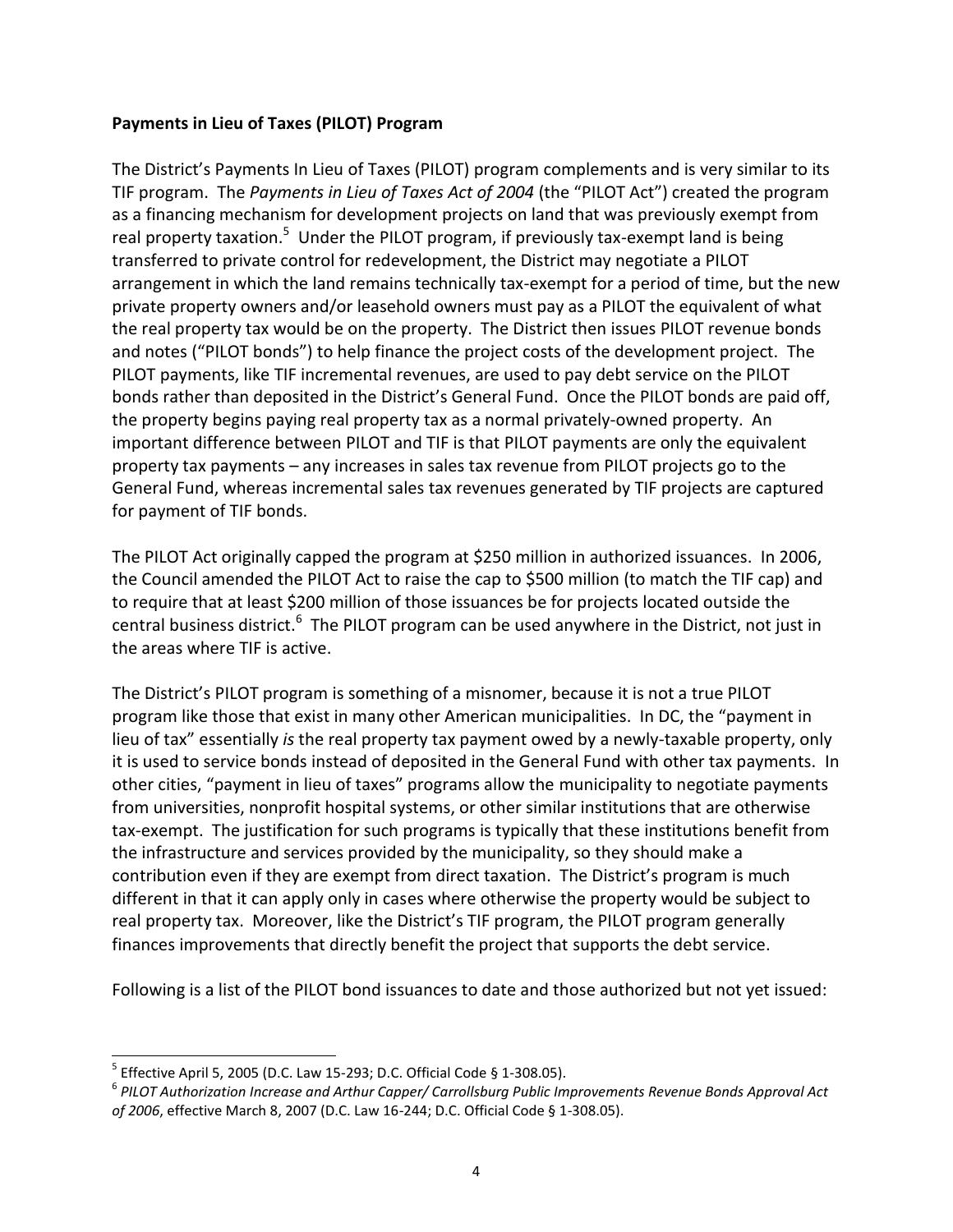|                                                           | Initial Issuance | Outstanding    | Authorization Fiscal Year |                          |
|-----------------------------------------------------------|------------------|----------------|---------------------------|--------------------------|
| <b>Project Name</b>                                       | Amount           | as of 8/1/2012 | Remaining                 | <b>Issued</b>            |
| Authorized Under the Payment In Lieu of Taxes Act of      |                  |                |                           |                          |
| 2004 (as amended)                                         |                  |                |                           |                          |
| Anacostia Waterfront Corporation PILOT Revenue Bonds      | 111,550,000      | 84.085.000     | $\blacksquare$            | 2007                     |
| Capper/Carrollsburg PILOT Revenue Bond Anticipation Notes | 29,000,000       | 29,000,000     | 26,000,000                | 2010                     |
| Rhode Island Station PILOT Note                           | 7.200.000        | 7,200,000      | ٠                         | 2013                     |
| Southeast Federal Center PILOT Note (Foundry Lofts)       | 5.660.000        | 5.607.103      |                           | 84,340,000 2011 + future |
| Total                                                     | 153,410,000      | 125,892,103    | 110,340,000               |                          |

#### **Additional Debt Financing for Economic Development Projects**

In addition to TIFs and PILOTs, the District has supported several other large-scale economic development projects through similar revenue bond financing mechanisms. Construction of the Washington Convention Center and the Washington Nationals Ballpark, and the renovation of the Verizon Center, were funded in part through revenue bonds that were to be paid off using expected revenue streams. In these cases, however, the repayment revenue is not from real property tax or general sales tax, but from specific revenue streams created or targeted for the projects. These projects are important to note here not just as significant economic development interventions in the District, but also because these large scale financings have a significant impact on the District's debt ceiling (discussed further below), and thus on the District's ability to use TIF, PILOT, and debt financing in the future.

#### Washington Convention Center

In 1998, the Washington Convention and Sports Authority (formerly the Washington Convention Center Authority, "WCCA") was authorized to issue bonds to finance the construction of a new convention center in the District.<sup>7</sup> That year WCCA issued \$524.5 million in bonds for the convention center, which were backed by a 4.45% add-on to the District hotel tax and a 1% addition to the gross receipts tax on restaurant meals and alcohol. It is worth noting that the Washington Convention Center is a tax-exempt use, so even had the TIF program been active at the time of the WCCA financing, it would not have been a viable financing alternative. By contrast, in October 2010, the Washington Convention and Sports Authority issued \$249.2 million in bonds to help fund the convention center hotel across the street from the Washington Convention Center. The vast majority of these bonds are the TIF bonds listed above, as the hotel will be a revenue-producing use. Indeed, TIF is a particularly powerful tool for financing hotels, because the revenue from the hotel tax becomes part of the tax increment.

#### Washington Nationals Ballpark

 $\overline{a}$ 

The *Ballpark Omnibus Financing and Revenue Act of 2004* (the "Ballpark Financing Act")<sup>8</sup> provided public financing for the construction of a baseball stadium in the District, to be owned by the District and leased to the owners of the Washington Nationals.<sup>9</sup> The Ballpark Financing

<sup>7</sup> *Washington Convention Center Authority Financing Amendment Act of 1998* (D.C. Law 12-142; D.C. Official Code §47-2202 *et seq.*).

 $^8$  Effective April 7, 2005 (D.C. Law 15-320; D.C. Official Code §10-1601.02(c)).

 $^9$  The bill also provided funding for the renovation of RFK Stadium for use by the Nationals.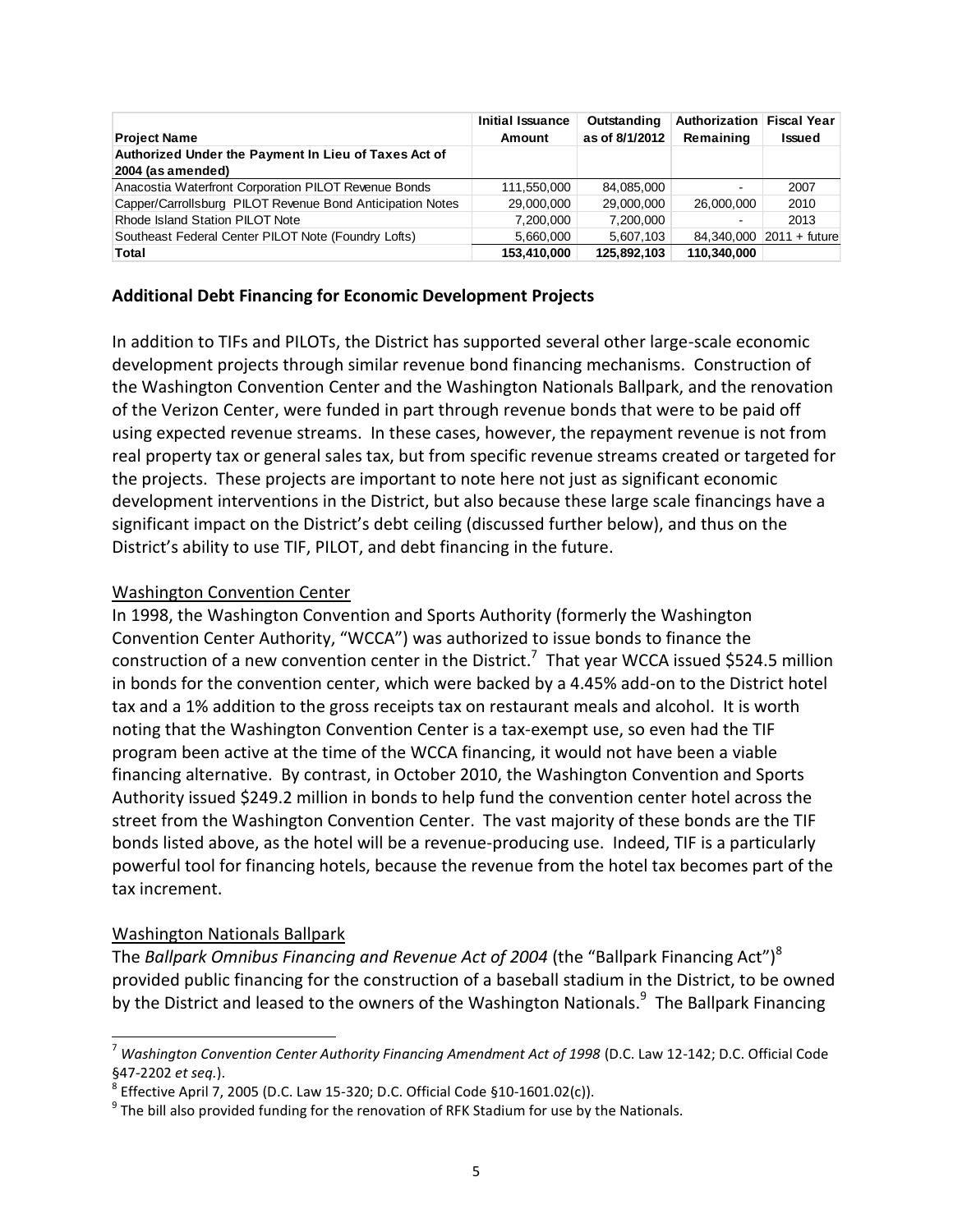Act created the Ballpark Revenue Fund within the General Fund, which is pledged as the source of payment for the District's Ballpark Revenue Bonds, which were issued in the amount of \$534.8 million in May 2006. The Ballpark Revenue Fund is the repository for revenues from four designated sources:

- 1. The Ballpark Sales Tax a 4.25% additional sales tax on ticket sales, parking, and concessions of food, beverages, and merchandise at the Ballpark (entire sales tax amount from these activities goes to support bond payments);
- 2. The Ballpark Fee an additional gross receipts tax on corporations and partnerships within the District that have \$5 million or more in annual District gross receipts;
- 3. The Ballpark Utilities Tax an additional tax on gross receipts from sales to nonresidential customers by companies selling telephone service, natural gas, heating oil, and artificial gas that equals (i) one-eleventh of the existing 11% commercial rate gross receipts tax, and (ii) \$0.00707 per therm of electricity delivered to non-residential endusers in the District; and
- 4. The rent payments under the stadium lease.

### Verizon Center Renovation

Pursuant to the *Verizon Center Sales Tax Revenue Bond Approval Act of 2007*,<sup>10</sup> the District issued in 2008 a \$50 million taxable financing note to fund a renovation of the Verizon Center. The debt service on the note is paid from the revenue derived from an additional sales tax of 4.25% on tickets and non-food and beverage concessions sold at the Verizon Center. In the event such taxes are not sufficient, the note is further secured by incremental real property and sales tax revenues from the Downtown TIF Area.

## **Debt Ceiling**

Section 603(b) of the Home Rule Act prohibits the District from issuing general obligation bonds ("GO Bonds") in any fiscal year if the issuance of bonds would result in the District's total GO Bond debt service exceeding 17% of its revenues for that fiscal year. <sup>11</sup> TIF and PILOT Bonds are not GO Bonds, and thus do not count against this borrowing limit.

In 2009, the District passed a stricter debt ceiling (the "Debt Ceiling") that prohibits the issuance of any District Bond debt if such issuance would result in total debt service in that fiscal year or any of the next six fiscal years on all outstanding District Bond debt exceeding 12% of the District's annual General Fund expenditures and transfers.<sup>12</sup> The Debt Ceiling legislation defines District Bonds as:

- 1. General obligation bonds issued pursuant to the Home Rule Act;
- 2. Treasury capital-project loans;

 $\overline{a}$  $10$  Effective July 12, 2007 (D.C. Law 17-12).

<sup>&</sup>lt;sup>11</sup> Further detail available in D.C. Official Code §1-206.03(b)(1).

<sup>12</sup> *Limitation on Borrowing and Establishment of the Operating Cash Reserve Act of 2008*, effective March 25, 2009 (D.C. Law 17-360; D.C. Official Code §47-334).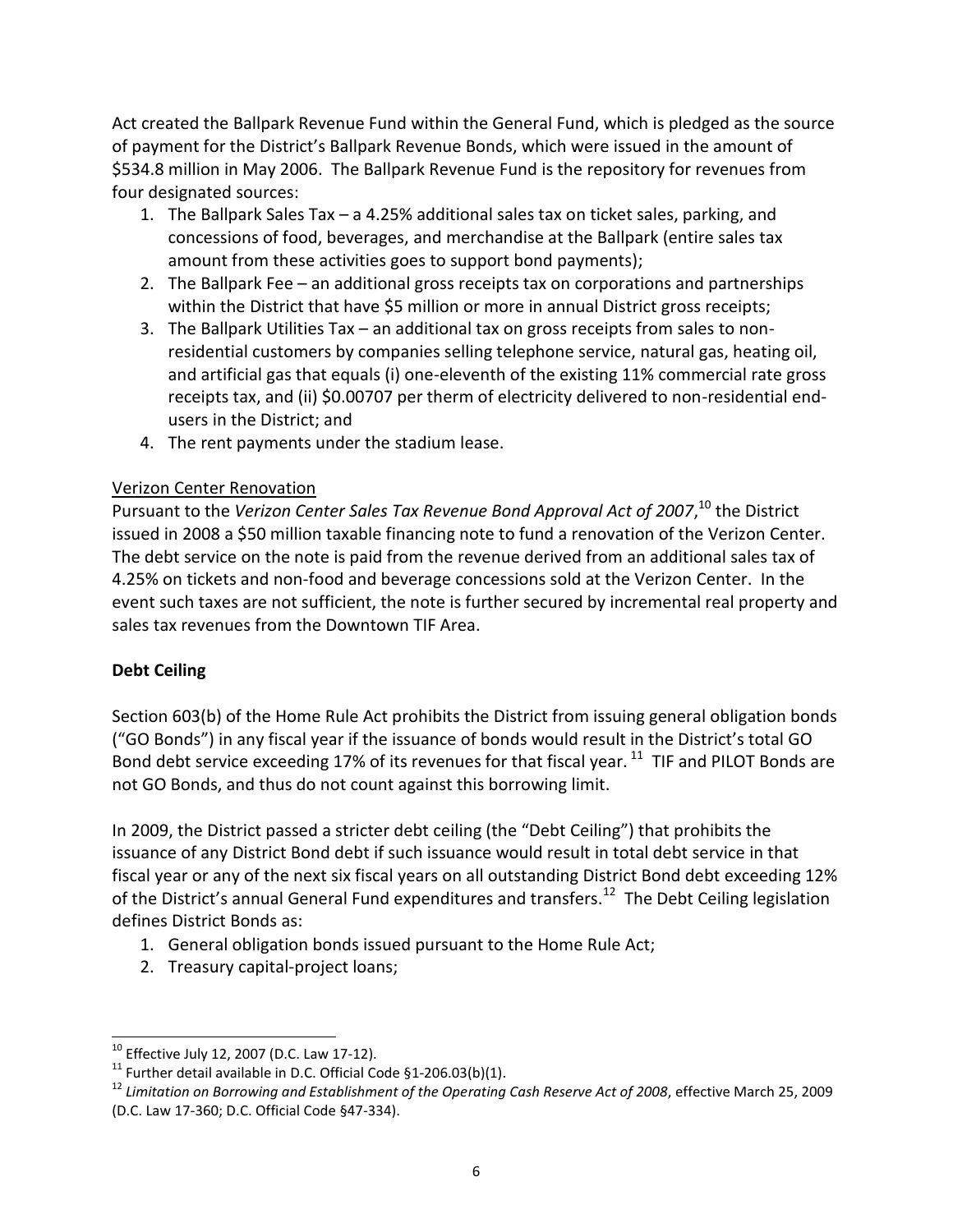- 3. Tax-supported revenue bonds or notes, including TIF bonds or notes and bonds or notes financed by PILOTs, but excluding revenue bonds or notes issued for the purpose of funding water and sewer facilities, as described in section 490(a) of the Home Rule Act;
- 4. Certificates of participation; and
- 5. Lease-purchase financing bonds.

Enactment of the Debt Ceiling was driven in part by the desire among District policymakers to continue to improve the District's bond ratings. At the time, the District's debt service payments were above 10% of expenditures, and the CFO had warned that rating agencies prefer to see municipalities with debt ratios of 10% or lower. Moreover, as noted at the time by the DC Fiscal Policy Institute:

Bond rating agencies understand that debt creates long-term obligations for states and cities, and they examine the totality of a jurisdiction's debt — including debt for economic development projects that generate new tax revenues — when setting bond ratings. Many other states have debt caps for this reason, and the caps often are below 10 percent. In Maryland, for example, debt payments cannot total more than 8 percent of revenue, and in Virginia the limit is 5 percent.  $^{13}$ 

A key goal of pursuing better bond ratings was to try to secure low interest rates on the debt the District would issue, thus making it more efficient and productive.

The Debt Ceiling took effect in March of 2009, as the recession was just beginning to take a toll on District revenues. As revenues continued to decline, expenditures declined to some extent as well. During the recession the District refinanced a significant amount of debt at lower rates, postponing some debt service to later years, and made use of fund balance to maintain necessary expenditures and stay within the Debt Ceiling in the short term. In the longer term, however, the District anticipates rising debt service costs for its GO Bonds. As debt service on the TIF and PILOT bonds already authorized continues to ramp up to approximately \$60 million in FY 2016, and the ongoing costs of the District's special economic development projects remain high, there is little capacity left for issuing additional debt in the coming years. As a result, the Debt Ceiling is a significant limitation to further use of debt financing for economic development. The Office of Finance and Treasury's Debt Ceiling analysis now assumes that the District will not issue the full \$500 million of authorized TIF Act bonds and Retail TIF bonds or the full \$500 million of PILOT bonds. A summary of that analysis is provided in Appendix B.

### **II. TAX INCENTIVES**

<sup>&</sup>lt;sup>13</sup> Reed, Jenny. "Managing the District's Debt: How a Debt Cap Can Serve as an Important Fiscal Oversight Tool While Also Allowing the District to Achieve its Development Goals." Washington, DC: DC Fiscal Policy Institute, 2008. Accessed at [http://dcfpi.org/wp-content/uploads/2008/10/10-24-08debtcap.pdf.](http://dcfpi.org/wp-content/uploads/2008/10/10-24-08debtcap.pdf)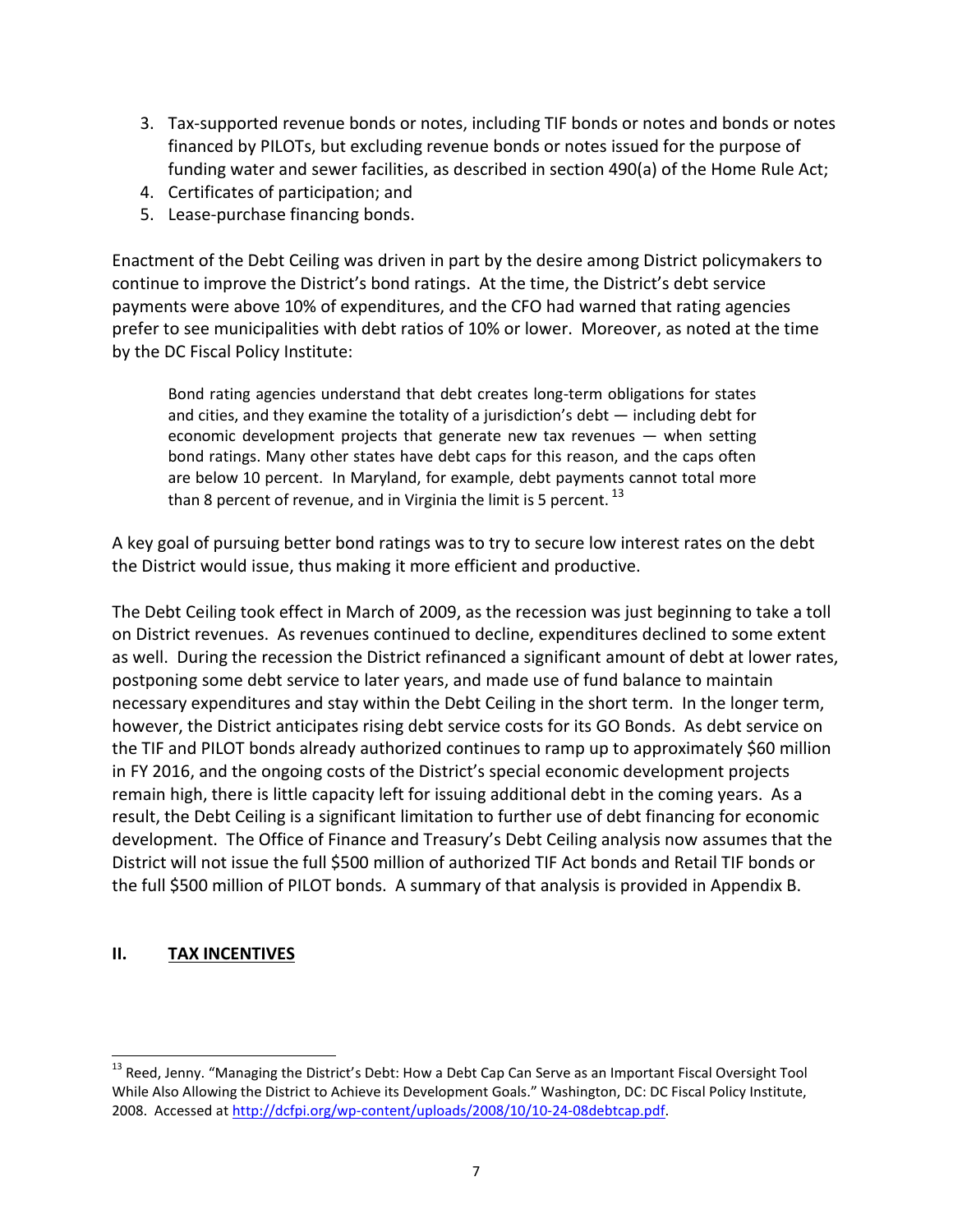Tax incentives, such as abatements and credits, are used by states and localities to spur economic development by lowering the cost of doing business in the jurisdiction. Most often tax incentives are employed to attract and retain business or redevelop certain neighborhoods.

Tax abatements involve the forgiveness of taxes either completely or in part for some period of time. Tax credits are used to reduce a taxable entity's actual tax liability by some amount as a result of engaging in certain activities. Like most states and localities, the District uses two methods to provide economic development tax incentives. One method is to offer by-right or blanket tax relief to any business or development project that meets certain eligibility criteria codified in the law. To qualify for these incentive programs, a firm or development project must apply to and be approved by the administering governmental agency, which is usually the Deputy Mayor for Planning and Economic Development or the Office of Tax and Revenue. The second method is to offer discretionary tax incentives. Discretionary incentives are granted on a case-by-case basis to a specific firm or development project that does not qualify for relief under current law.

### **Economic Development Tax Incentive Programs**

The District currently has six by-right economic development tax incentive programs. The structure and type of tax incentive programs offered by the District vary depending on the desired outcome. Programs focused on neighborhood redevelopment generally rely on property tax abatements to accomplish this goal, but can also include abatements for sales tax on construction materials. Programs aimed at business retention and attraction, on the other hand, leverage tax incentives that help to lower the cost of doing business, and can include property tax abatements but also income tax credits, sales tax exemptions, and other tax breaks. Because tax incentives for economic development are intended to kick start development, they are often time-limited and expire after some period of time.

#### *Tax Incentive Programs for Neighborhood Redevelopment*

The District's tax incentive programs aimed at redevelopment include tax abatements for 1) supermarkets, 2) new residential development, and 3) non-profits that locate in designated areas of the District. The *Supermarket Exemption Act of 2000<sup>14</sup>* (as amended) authorizes a 10-year property tax exemption and an exemption from sales and use tax on construction materials to qualified supermarkets that locate in underserved neighborhoods.<sup>15</sup>

The *Housing Act of 2002<sup>16</sup>* ("Housing Act") and the *NoMA Residential Development Tax Abatement Act of 2009<sup>17</sup>* ("NoMA Act") authorized 10-year real property tax abatements to new residential construction projects built in designated neighborhoods, including downtown, "Mount Vernon Square North", the NoMA Business Improvement District (NoMA BID), and

<sup>&</sup>lt;sup>14</sup> Effective October 4, 2000 (D.C. Law 13-166; D.C. Official Code § 47-3801; § 47-1002(23))

<sup>15</sup> The definition of "eligible areas" was modified through *Food, Environmental, and Economic Development in the District of Columbia Act of 2010* to reflect the current market conditions. There is no expiration date for the law.  $16$  Effective April 19, 2002 (D.C. Law §47-857.01 – §47-857.10)

<sup>&</sup>lt;sup>17</sup> Effective July 7, 2009 (D.C. Law 18-10; D.C. Official Code §47-859.05)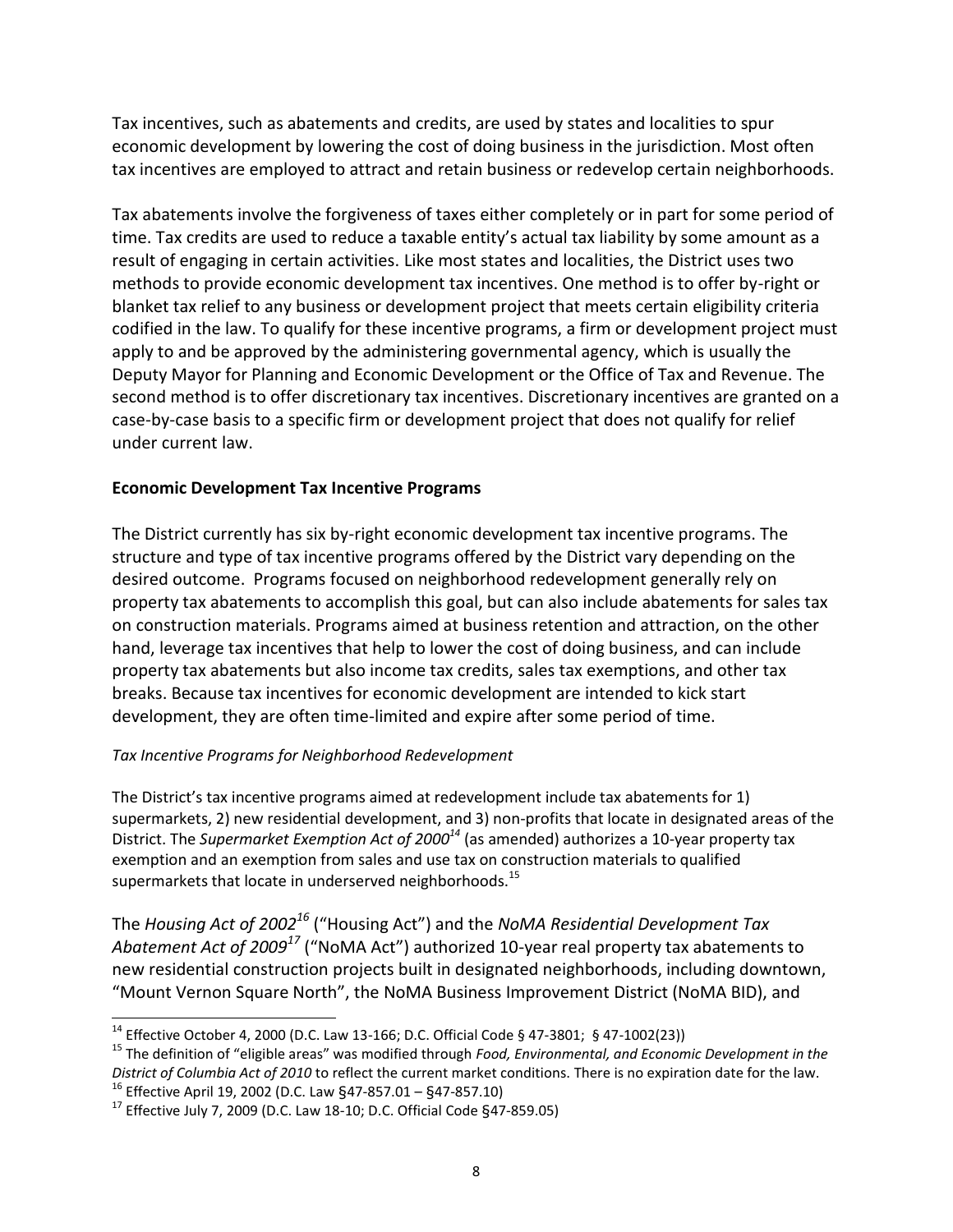other parts of the District. Both programs aim to encourage mixed-use development by incentivizing residential development in neighborhoods that are predominately commercial. The Housing Act also aimed to promote mixed-income housing by including some affordable housing requirements. Both programs require development projects to meet minimum size and delivery date requirements in order to claim the abatements. The Housing Act capped the total amount that can be authorized annually at \$8 million. The NoMA act capped annual authorization at \$5 million annually and \$50 million in aggregate. The Housing Act also capped annual spending by neighborhood.

The *Tax Abatement for Non-profit Organizations Locating in Emerging Commercial Neighborhoods Act of 2009<sup>18</sup>* provided 10-year real property tax abatements to non-profits that located in one of five emerging commercial neighborhoods in the District. The program requires non-profits to locate in the designated areas, occupy a minimum level of office space, and move into the new space by a certain date depending on the area. Additionally, the Act capped the total annual abatement at \$500,000 and provided neighborhood-specific abatement caps as well. DMPED discontinued this abatement in 2011 due to low interest.<sup>19</sup>

### *Tax Incentive Programs for Business Attraction and Retention*

The District's two largest business attraction and retention tax incentive programs are the Qualified High Technology (QHTC) program and the DC Certified Capital Company (CAPCO) program. The purpose of both programs is to attract and grow business in the District and thereby expand and diversify employment and the income tax base.

The QHTC program was established through the *New E-conomy Transformation Act of 2000<sup>20</sup> (*as amended, the "QHTC Act"). The purpose of the program is to encourage high technology companies to relocate to and grow in the District. The QHTC Act authorized a package of credits and abatements -- including income and corporate franchise tax credits, exemptions from property and sales and use taxes, and capital gains exclusions -- to high technology and social ecommerce companies that locate in the District, generate at least 51 percent of gross revenue from certain technology-related activities, and hire District workers.<sup>21</sup> There is no cap on the annual or aggregate amount of the incentives.

The *Certified Capital Companies Act of 2003<sup>22</sup>* (as amended, the "CAPCO Act") established the CAPCO program to encourage private capital investment in new or expanding small businesses in the District. The CAPCO Act authorizes insurance premium tax credits to insurance companies that invest in certified capital companies (CAPCOs). The tax credits are equal to the amount of the insurance company's total debt and equity investment in a CAPCO. CAPCOs are

<sup>&</sup>lt;sup>18</sup> Effective September 24, 2010 (D.C Law 18-223; D.C. Official Code §47-857.11 – §47-857.16

<sup>&</sup>lt;sup>19</sup> "District of Columbia Tax Expenditure Report", Office of Revenue Analysis, July 27, 2012, pp. 207-208 http://cfo.washingtondc.gov/cfo/cwp/view,a,1420,q,647559.asp,

<sup>20</sup> Effective April 3, 2001, (D.C. Law 13-256; D.C. Official Code §47-1817; §47-1803)

<sup>&</sup>lt;sup>21</sup> D.C. Code §47-1817.1(5)(A)(iii)

<sup>&</sup>lt;sup>22</sup> Effective March 17, 2005 (D.C. Law 15-262; D.C. Official Code §31-5233)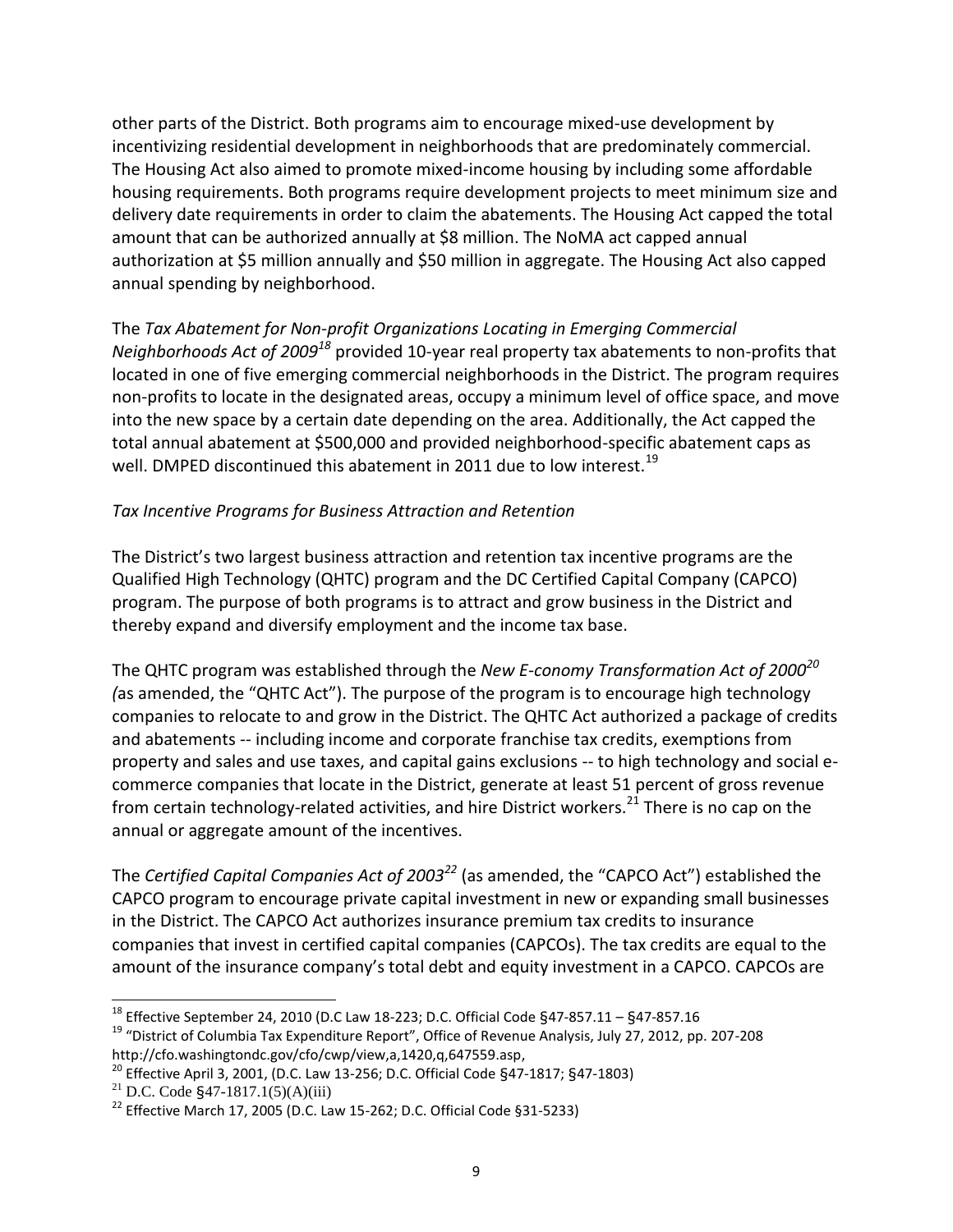then required to invest in small businesses that can demonstrate that 25 percent of their employees live in the District and 75 percent of their employees work in the District. The CAPCO program differs from the other tax abatement and credit programs in that it does not provide the tax incentives directly to small businesses, but instead provides them indirectly through insurance companies. There is an aggregate cap of \$50 million on the total amount of premium tax credits, and an annual cap of \$12.5 million. The Act, as amended, also requires CAPCOs to invest all of their certified capital within 10 years of receiving the tax credits. Tax year 2009 was the first year insurance companies could claim the credits.

In addition to QHTC and CAPCO, the District's incentives for supermarkets and non-profits as discussed above would also be considered business retention and attraction tools -- while the primary goal of these programs is to incentivize mixed-use development, a secondary outcome is a broadening of the employment base in the District. The reason business attraction and retention goals are considered secondary is that neither program includes local hiring requirements for qualification.

The following is a list of the economic development tax incentive programs the District has offered:

| Name of Tax<br><b>Incentive Program</b>                                | Type of<br>Incentive                                                                                                    | <b>Sunset for</b><br>incentive                                       | <b>Sunset for</b><br>program                          | Program<br>cap<br>(in millions)        | Avg.<br>annual<br>expenditu<br>re | <b>Aggregate</b><br>expenditu<br>re |
|------------------------------------------------------------------------|-------------------------------------------------------------------------------------------------------------------------|----------------------------------------------------------------------|-------------------------------------------------------|----------------------------------------|-----------------------------------|-------------------------------------|
| Tax incentives<br>qualified                                            | Property &<br>sales tax                                                                                                 |                                                                      | none                                                  |                                        | \$1,563,01                        | \$15,740,1                          |
| supermarkets (2000)                                                    | exemption                                                                                                               | 10 years                                                             |                                                       | none                                   | 1                                 | 93                                  |
| Tax Incentives for<br>qualified high<br>technology companies<br>(2000) | Sales &<br>property<br>exemptions,<br>capital gains<br>exclusions,<br>income &<br>corporate<br>franchise tax<br>credits | 5 years for<br>income<br>and<br>corporate<br>franchise<br>tax credit | none                                                  | none                                   | \$6,885,19<br>6                   | \$72,738,3<br>48                    |
| Tax abatements for<br>new residential<br>development (2002)            | Real property<br>tax<br>abatement                                                                                       | 10 years                                                             | <b>Building</b><br>permits<br>due 2001                | \$8.5 annual                           | \$2,010,28<br>0                   | \$21,007,1<br>85                    |
| Tax credits for<br>certified capital<br>investment (CAPCO)<br>(2004)   | Insurance<br>premium<br>credit                                                                                          | None                                                                 | <b>Expires</b><br>when<br>aggregate<br>cap<br>reached | \$12.5<br>annual $/$ \$50<br>aggregate | \$6,880,29                        | \$25,201,4<br>67                    |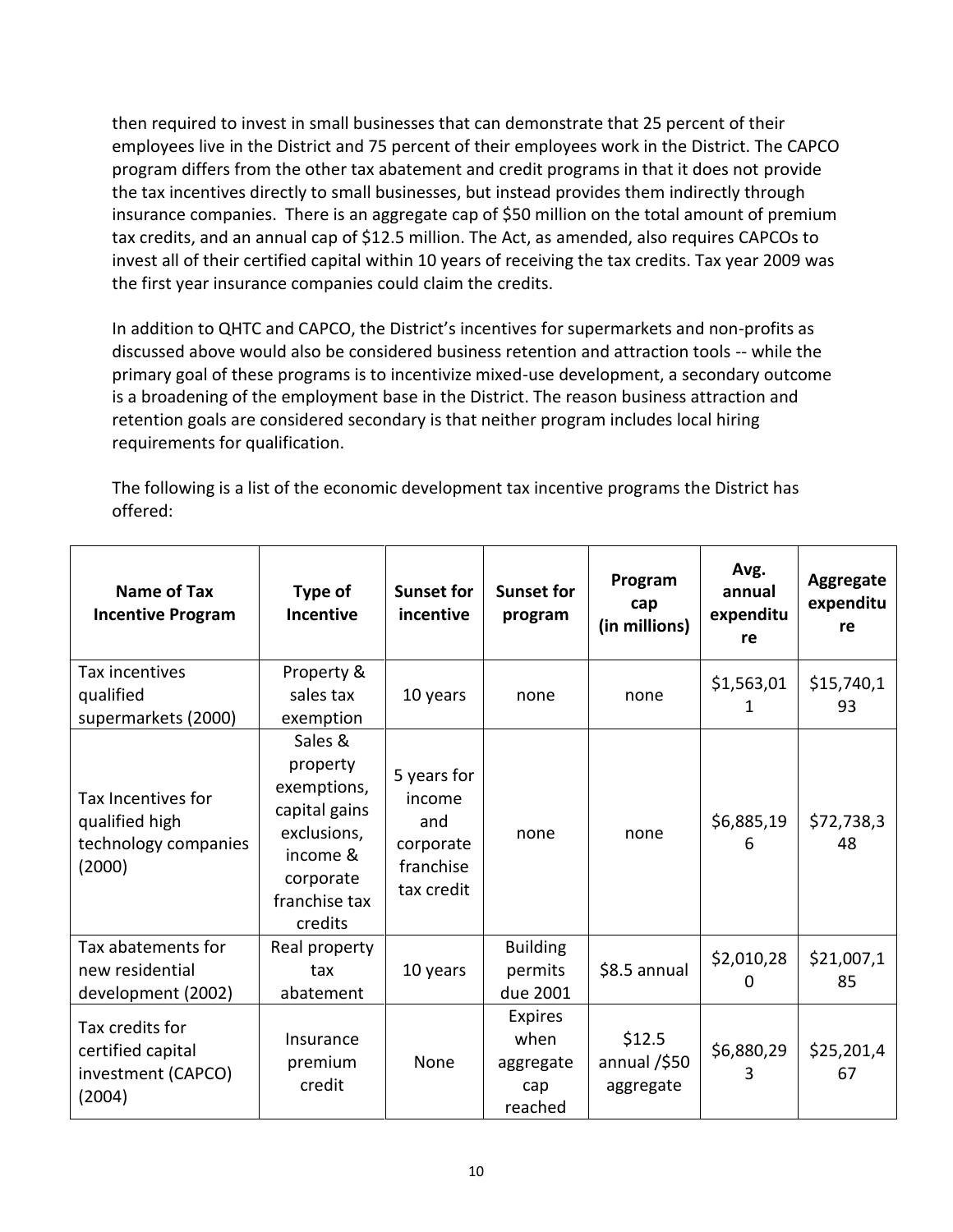| Tax abatements for<br>new residential<br>developments in<br>NoMA (2009)                 | Real property<br>tax<br>abatement | 10 years | Application<br>due before<br>December<br>2012 | \$5 annual<br>/\$50<br>aggregate | \$1,972,03 | \$3,199,13<br>9 |
|-----------------------------------------------------------------------------------------|-----------------------------------|----------|-----------------------------------------------|----------------------------------|------------|-----------------|
| Tax abatements for<br>nonprofit<br>organizations in<br>emerging<br>neighborhoods (2010) | Real property<br>tax<br>abatement | 10 years | discontinu<br>ed                              | \$0.5 annual                     | \$153,168  | \$153,168       |

### **Discretionary Tax Incentives for Economic Development**

As mentioned above, the District also grants tax incentives on a firm-specific or project-specific basis. This requires the introduction and passage of special legislation authorizing the tax incentives for a specific firm or project. The majority of discretionary relief the District provides are property tax abatements. The District has used property tax abatements much in the same way it has employed TIFs, which is to help finance specific development projects.

Tax abatements for development projects have been structured in various ways. Most often project-specific abatements are for property taxes, but can also be for sales tax on the purchase of construction materials, and deed recordation and transfer taxes. Additionally, the abatements are often on the incremental property taxes expected to be generated by the project, and the property taxes are phased-in over a period of time until the amount owed is 100 percent. Similar to the by-right programs, the act authorizing the incentive will sunset after some period of time; however the time period can vary significantly from 10 to 30 years, depending on the project. It is also common to cap the total value of the abatement in order to control the overall cost to the District.

Not surprisingly, the discretionary tax incentives authorized for business attraction and retention have also been used primarily to target non-profits and high-technology companies, as is the case with the by-right programs. For non-profits, the incentive is property tax abatements, given that this is their largest area of local tax liability. But for for-profit companies, the incentives are property tax abatements as well as income tax credits and other tax breaks that lower business costs.

To date, the District has not included "claw back" provisions requiring a recipient to pay back the value of the incentives if the company fails to meet the terms outlined in the legislation. However, legislation authorizing discretionary tax incentives typically includes some requirements the recipient must meet in order to qualify for the incentives. The majority of tax abatements granted for residential housing developments require some amount of housing to be set aside for low to moderate income residents if the whole project is not already considered affordable housing. Discretionary tax incentives offered to businesses typically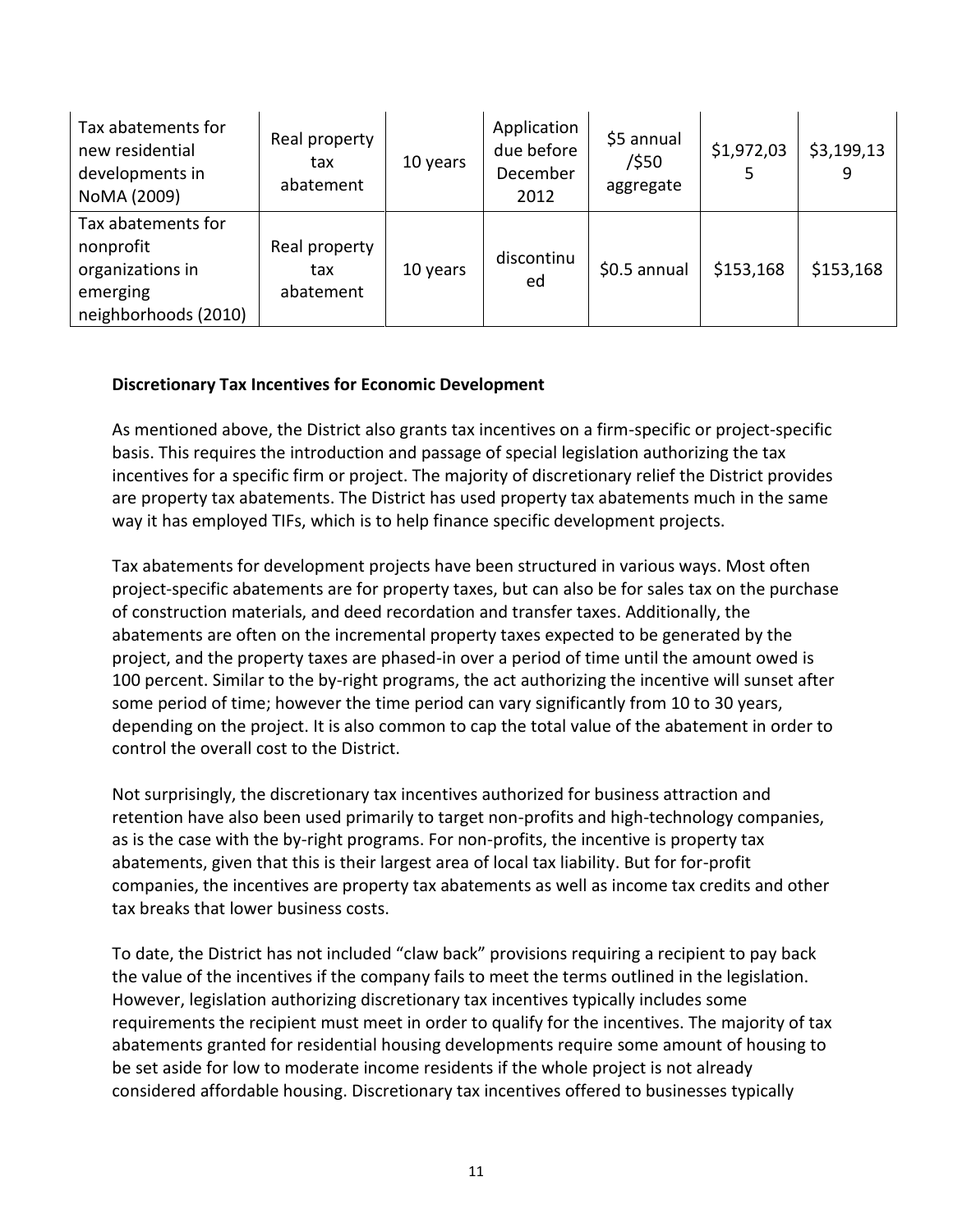require the firm to hire a certain number or percentage of District residents during the time period of the abatements. For example, the *Social E-Commerce Job Creation Act of 2012* authorized a package of tax incentives to encourage LivingSocial to locate its headquarters in the District. In exchange of the tax breaks, LivingSocial is required to hire 1000 DC residents, rehabilitee and occupy a minimum level of office space, and remain in the District for the entire abatement period.

District law does not cap the total amount that can be spent on discretionary tax incentives annually. However, before enacting tax incentive legislation, the estimated revenue impact estimated in the fiscal impact statement must be included in the District's four-year financial plan before the bill can be enacted. Additionally, the Office of the Chief Financial Officer (OCFO) is required to prepare a tax abatement financial analysis (TAFA), as per *the Exemptions and Abatements Information Requirements Act of 2011*. *<sup>23</sup>* TAFAs are often referred to as "but-for" tests and are intended to offer an advisory opinion as to whether the recipient could be reasonably expected to meet its fiscal needs in the absence of the proposed exemption or abatement. TAFAs include an estimate of the amount of exemption or abatement, if any, that would be necessary for the project to move forward. These analyses are issued prior to the public hearing on any such bill. Prior to the TAFA Act, no such analysis or review was required before authorizing discretionary tax incentives. The requirement for TAFA grew out of the Council's concern that they did not have adequate information available to know whether or not a proposed tax incentive was needed to further a specific economic development project.

In addition to its role producing TAFAs, the OCFO produces twice annually the Unified Economic Development Report (UEDR). These reports, required by the Council in the *Unified Economic Development Budget Transparency and Accountability Act of 2010<sup>24</sup>*, are designed to provide greater transparency regarding the District's total spending on economic development incentives. The first report for each fiscal year catalogues all economic development incentive spending for the coming fiscal year as included in the Mayor's budget proposal and all previously authorized expenditures. The second report for each fiscal year is issued after the fiscal year is over, and catalogues what the District paid for all economic development incentives. Both reports provide analysis on spending by agency, spending by ward, spending by incentive type, and so forth. Between project-specific TAFAs and the UEDR, there is now significantly more information available to the public on the District's economic development programs than there has been in the past.

### **III. PRIVATE ACTIVITY BONDS**

**Private Activity Bonds** 

l

<sup>&</sup>lt;sup>23</sup> Effective September 14, 2011 (D.C. Law 19-21; D.C. Official Code § 47-4701)

<sup>&</sup>lt;sup>24</sup> Effective September 24, 2010 (D.C. Law 18-223; D.C. Official Code § 2-1208.02)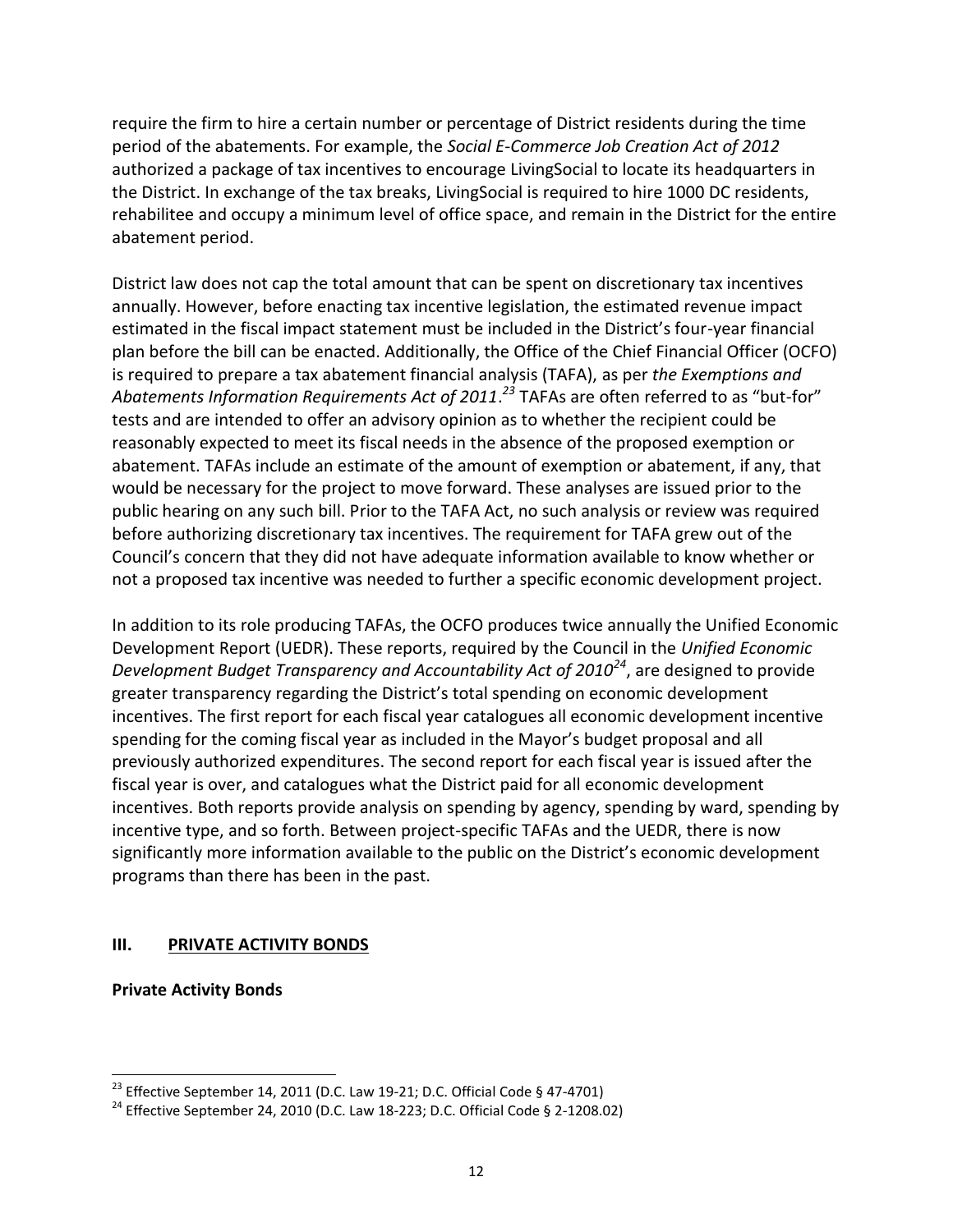The District has used private activity bonds since the 1980s to issue tax-exempt bonds to finance private capital projects. The federal government provides the authority for states and the District to issue private activity bonds, and places some restrictions on their use by setting an annual volume cap and also limiting the types of activities that qualify.<sup>25</sup>

The federal government sets an annual volume cap for each state and the District using a per capita basis of \$95, or a minimum of \$291.87 million in authority, whichever is more generous.<sup>26</sup> The District's receives the minimum level of \$291.87 million, which translates to a volume cap of approximately \$472 per capita. The annual volume cap, however, does not apply to all of the qualified private activities; therefore the total annual amount of private activity bonds issued by the District may exceed the \$291.87 million cap. Additionally, the District has the ability to carry over any unused allocation for a period of three years.

The majority of the District's private activity bonds are issued through the Deputy Mayor for Planning and Economic Development (DMPED) Industrial Revenue Bond (IRB) Program. IRBs are a type of private activity bond used primarily to finance capital projects for manufacturing companies and qualifying non-profits, which are typically activities not subject to the volume cap. Given that there is very little manufacturing activity in the District, the vast majority of IRB issuances to date have been for non-profits in the education, healthcare and social service sector. DMPED is actively looking for ways to increase its portfolio of industrial revenue bonds transactions.<sup>27</sup> IRBs can also be used to provide up to \$15 million in tax-exempt bond financing to some commercial businesses located within a DC Enterprise Zone (EZ).<sup>28</sup> The financing of commercial activity in EZs is subject to the District's annual volume cap.

DMPED receives the District's federal allotment of private activity bonds each year. However because the majority of projects financed through the IRB program are not subject to the volume cap, with the exception of the EZ Bonds and some other activities, DMPED retains a relatively small portion of the total federal allotment<sup>29</sup>, and transfers the rest to the District's Housing Finance Authority (DCHFA) to finance qualified housing projects that are subject to the volume cap.

All private activity bond issuances must be approved by the Council and the Mayor through resolution. Finally, it is important to note that the District's use of private activity bonds does

<http://dmped.dc.gov/DC/DMPED/About+DMPED/Publications/Enterprise+Zones>

<sup>&</sup>lt;sup>25</sup> The Revenue and Expenditure Contract Act of 1968 (P.L. 90-364) and the Tax Equity and Fiscal Responsibility Act of 1982 (P.L. 97-248) are the two congressional acts that authorize and shape states' authority to issue tax-exempt private activity bonds.

<sup>&</sup>lt;sup>26</sup> Jennifer DePaul, "Private Activity Bond Cap to Increase 1.1% or \$349.01M in 2013," The Bond Buyer, December 31, 2012.

<sup>27</sup> FY 2012 Performance Plan, Office of the Deputy Mayor for Planning and Economic Development, published February 2012[. http://oca.dc.gov/sites/default/files/dc/sites/oca/publication/attachments/DMPED12.pdf](http://oca.dc.gov/sites/default/files/dc/sites/oca/publication/attachments/DMPED12.pdf)  $28$  Deputy Mayor of Planning and Economic Development, "Enterprise Zone Programs",

 $\frac{29}{29}$  Phone conversation with William Liggins, Director of the Industrial Revenue Bond Program, District of Columbia, on January 29, 2013.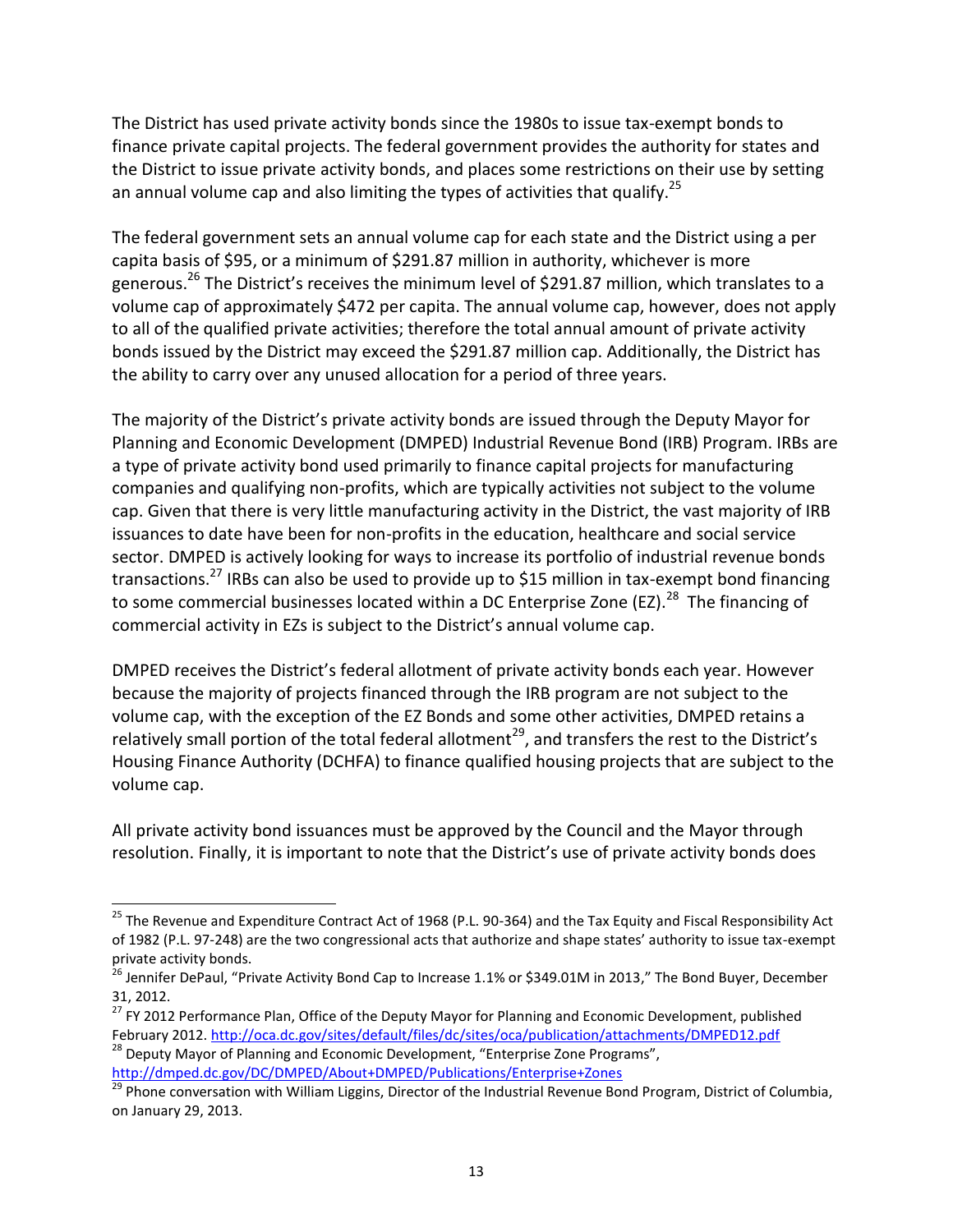not count towards the statutory debt limit because the repayment of private activity bonds is the responsibility of the private user and not the District.

Below is the annual volume of IRBs issued by the District since 1994; these amounts do not include the annual amount of private activity bonds issued by DCHFA:

|           | District's IRB Issuance by Fiscal Year, including<br><b>IRBs issued for Enterprise Zones</b> |                 |
|-----------|----------------------------------------------------------------------------------------------|-----------------|
| <b>FY</b> | <b>IRBs</b>                                                                                  | <b>EZ Bonds</b> |
| 1994      | \$72,650,000                                                                                 | \$0             |
| 1995      | \$52,000,000                                                                                 | \$0             |
| 1996      | \$125,535,000                                                                                | \$0             |
| 1997      | \$258,045,000                                                                                | \$0             |
| 1998      | \$373,895,000                                                                                | \$0             |
| 1999      | \$884,120,000                                                                                | \$11,250,000    |
| 2000      | \$584,950,000                                                                                | \$17,040,000    |
| 2001      | \$740,268,654                                                                                | \$22,600,000    |
| 2002      | \$262,555,000                                                                                | \$34,480,000    |
| 2003      | \$143,125,000                                                                                | \$0             |
| 2004      | \$122,790,000                                                                                | \$15,000,000    |
| 2005      | \$515,800,000                                                                                | \$26,500,000    |
| 2006      | \$452,076,000                                                                                | \$0             |
| 2007      | \$567,910,065                                                                                | \$0             |
| 2008      | \$852,103,000                                                                                | \$15,000,000    |
| 2009      | \$424,750,000                                                                                | \$0             |
| 2010      | \$429,716,987                                                                                | \$2,000,000     |
| 2011      | \$711,938,425                                                                                | \$0             |
| 2012      | \$321,687,000                                                                                | \$0             |
| 2013      | \$217,145,000                                                                                | \$0             |

Source: District of Columbia's Industrial Revenue Bond Program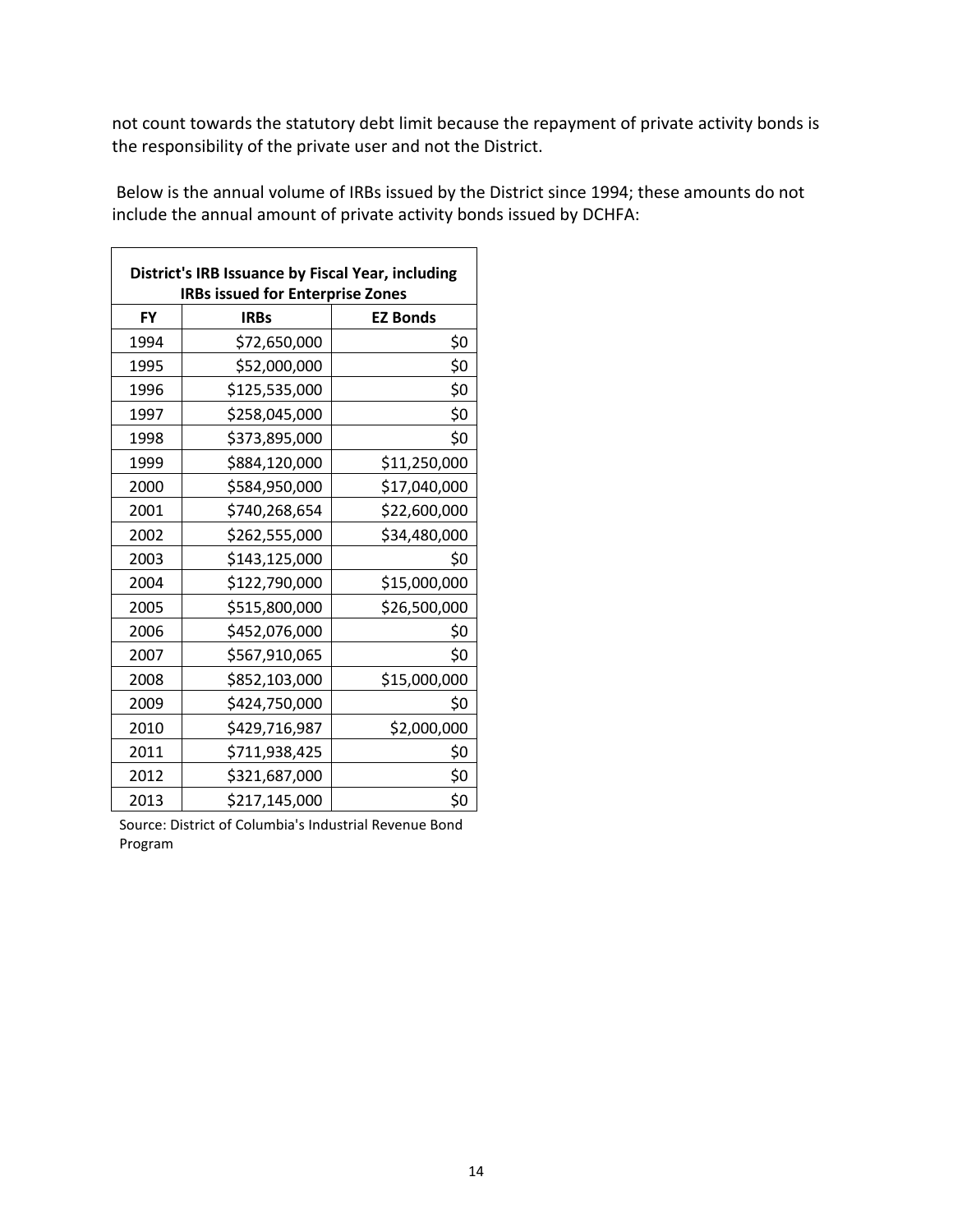